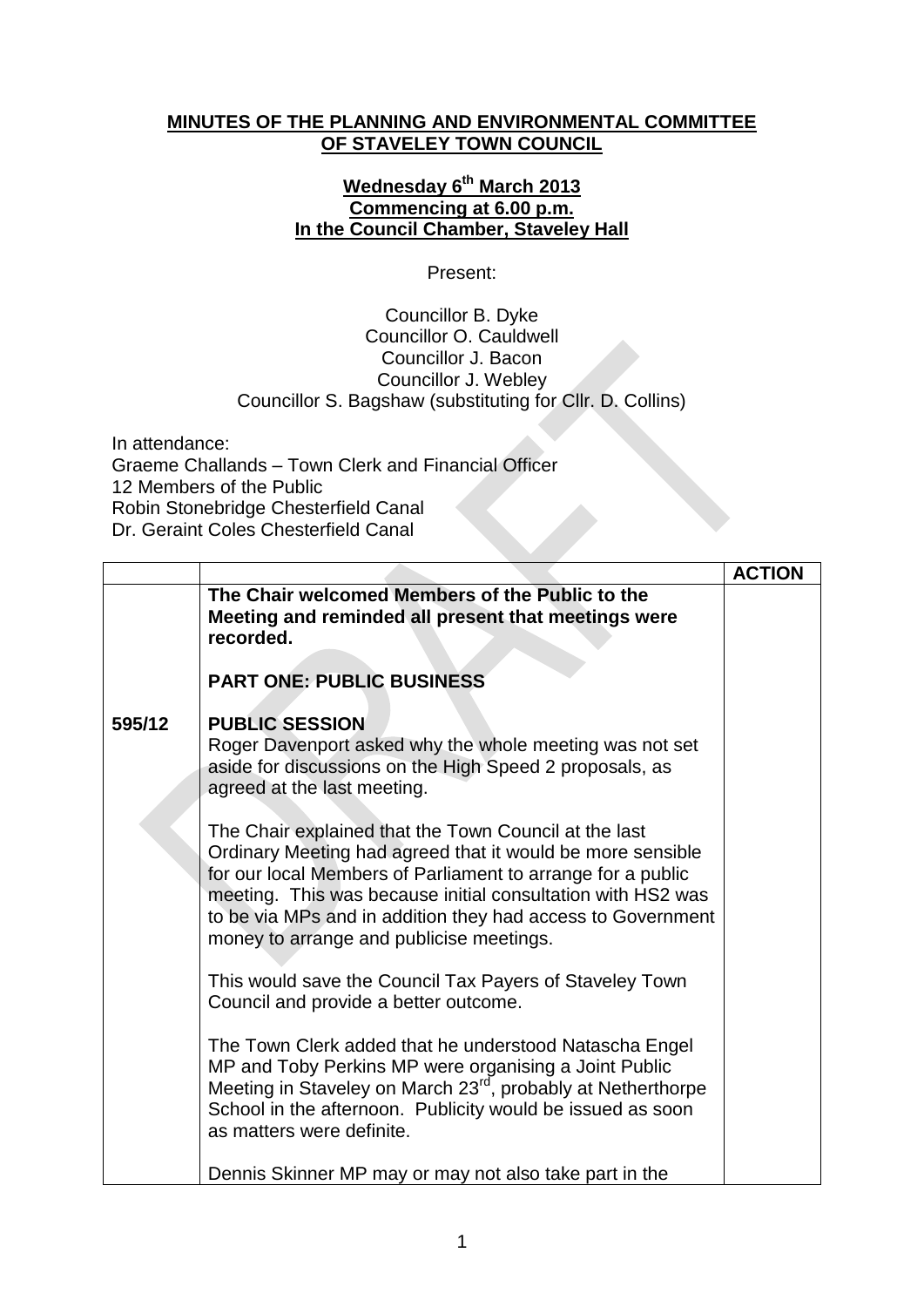| Public Meeting – he had indicated his total opposition to the<br>HS2 proposals. Roger Davenport felt Staveley Town Council<br>should take a position on the noise issue. It was agreed<br>trees, if they were to provide an acoustic barrier, would need<br>to be planted as soon as possible and would need to be<br>evergreen. |  |
|----------------------------------------------------------------------------------------------------------------------------------------------------------------------------------------------------------------------------------------------------------------------------------------------------------------------------------|--|
| A discussion took place on the areas affected by HS2. The<br>meeting was informed that Markham Vale were in talks with<br><b>HS2.</b>                                                                                                                                                                                            |  |
| <b>Councillor Cauldwell declared a Disclosable Pecuniary</b><br>Interest: his son was affected by having buildings alongside<br>the proposed route.                                                                                                                                                                              |  |
| The Town Clerk proposed that if the issue of noise from HS2<br>was to be appreciated a site visit to the Medway viaduct on<br>HS1 may be an idea – paid for by HS2.                                                                                                                                                              |  |
| Details of the inaccuracies contained in the HS2 paperwork<br>were discussed.                                                                                                                                                                                                                                                    |  |
| The Chair introduced Robin Stonebridge who outlined the<br>position of the Canal Trust.                                                                                                                                                                                                                                          |  |
| HS2 proposals go right across the Canal proposals<br>and would stop the Canal restoration proposals not<br>just in Staveley but Renishaw Killamarsh. There it<br>would ruin the unique structures of the 1776 Brindley<br>Loops.                                                                                                 |  |
| It blights developments both a foundry and housing                                                                                                                                                                                                                                                                               |  |
| If it continued to follow the current line it would<br>obliterate £1/2 billion of investment. It would affect Markham<br>Vale.                                                                                                                                                                                                   |  |
| The Canal Trust is not against HS2 as do not wish to<br>be regarded as NIMBY.                                                                                                                                                                                                                                                    |  |
| Written to HS2 explaining the issues. Not much<br>response from them as yet but lots of media interest. HS2<br>have said they are now aware of the Canal issues and will<br>work to address them.                                                                                                                                |  |
| The Chesterfield Canal Trust are working with local<br>MPs, other Canal Trusts and Societies and the Canal and<br>River Trust to co-ordinate the response over canal projects<br>from Birmingham northwards – they had already been<br>involved from London to Birmingham.                                                       |  |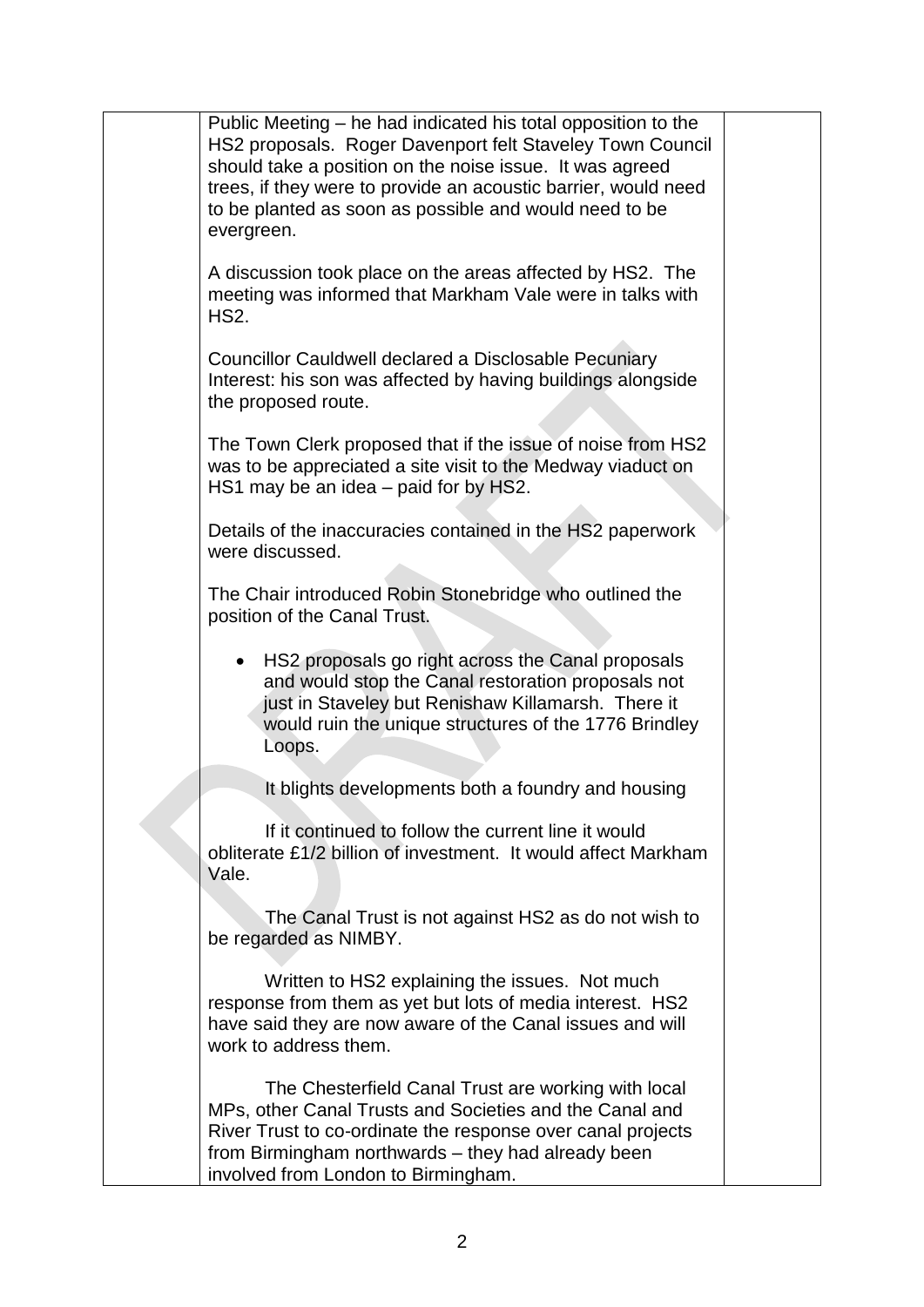|  | Dr. Coles joined the meeting at this point, giving his<br>apologies for his late arrival.                                                                                                                                                                                                                                                                                                      |  |
|--|------------------------------------------------------------------------------------------------------------------------------------------------------------------------------------------------------------------------------------------------------------------------------------------------------------------------------------------------------------------------------------------------|--|
|  | They are asking for<br>If HS2 damages a canal to ask for replacement and<br>betterment<br>• From a heritage point of view any listed structures to<br>be preserved on site or if it has to be moved, HS2 pay.<br>Blight concerns us most of all – individuals and businesses.<br>As soon as the route was announced restoration funders<br>immediately withdrew funding – for obvious reasons. |  |
|  | HS2 are working to remove the anomalies and obvious<br>errors now before the scheme goes to public consultation.<br>The further north the route goes the less planning has been<br>done. He hoped substantial changes would be achievable<br>prior to this.                                                                                                                                    |  |
|  | Roger Davenport hoped that the route would be able to be<br>moved where possible. He cited the Ffestiniog Railway as<br>one that had benefitted from changes in their area.                                                                                                                                                                                                                    |  |
|  | He felt opencasting may take place now.                                                                                                                                                                                                                                                                                                                                                        |  |
|  | He wanted the Canal to be restored by HS2 at least to<br>Renishaw now.                                                                                                                                                                                                                                                                                                                         |  |
|  | Robin said they had been discussing mitigation up front -<br>done first. A restored canal corridor would help offset the<br>decrease in biodiversity due to HS2.                                                                                                                                                                                                                               |  |
|  | Dr. Coles then spoke about their summary of the Engineering<br>impact and the five key sites affected.                                                                                                                                                                                                                                                                                         |  |
|  | There were solutions to all and HS2 could come up with<br>them and to pay for them.                                                                                                                                                                                                                                                                                                            |  |
|  | With his Chesterfield Borough Council hat on he had met<br>with HS2 at a meeting coordinated by Derbyshire County<br>Council.                                                                                                                                                                                                                                                                  |  |
|  | The Chief of HS2 had said nothing was tied down. The<br>Engineer had taken a different view. However only 5% of the<br>engineering work had been finalised so now was the time for<br>changes. HS2 are keen to sort everything prior to public<br>consultation.                                                                                                                                |  |
|  | Local politicians were being very supportive.                                                                                                                                                                                                                                                                                                                                                  |  |
|  |                                                                                                                                                                                                                                                                                                                                                                                                |  |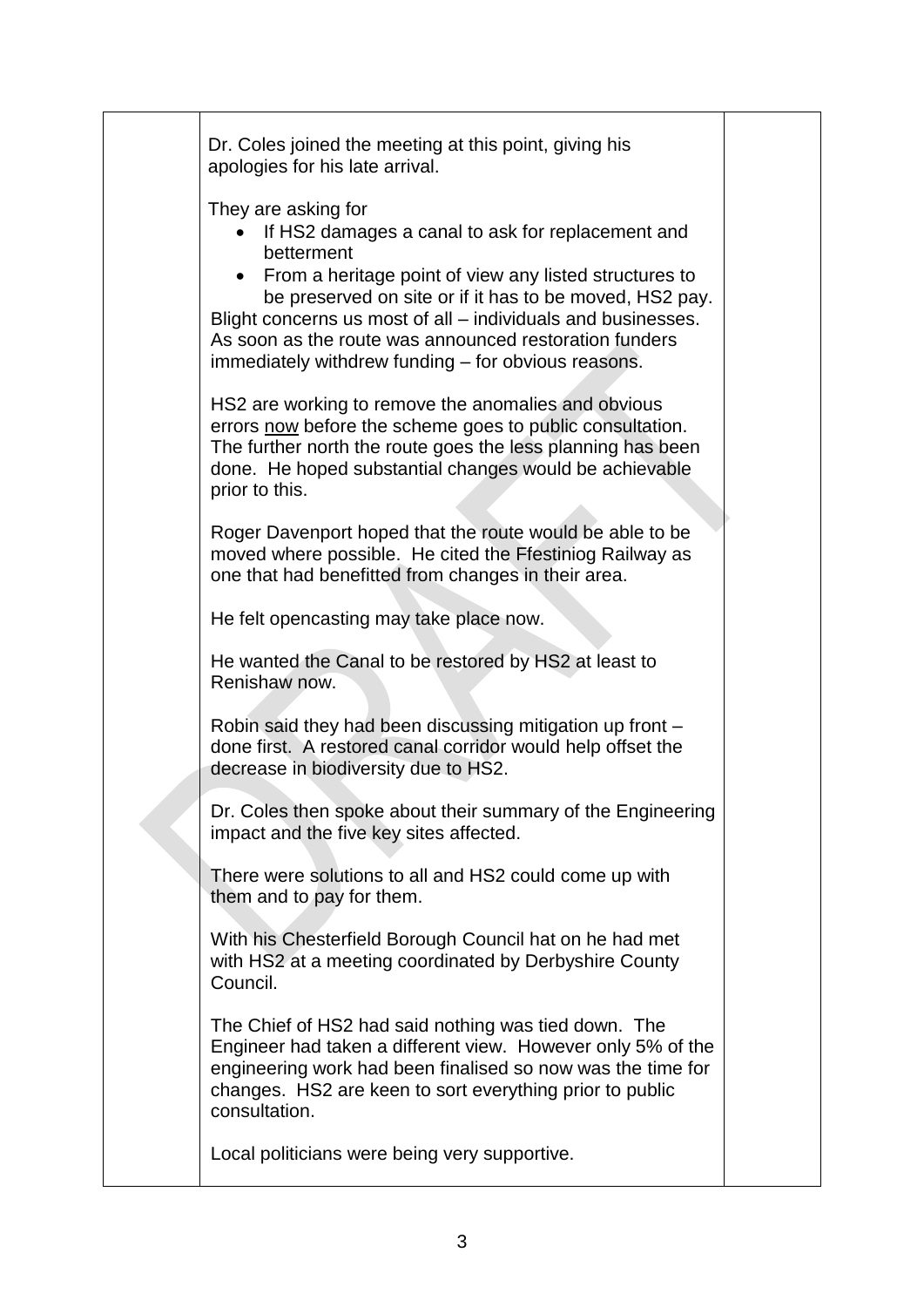|        | Dr. Coles felt the Staveley IMD may not go ahead - this<br>could be at Toton or Tinsley, Toton being more likely as it<br>was near Derby as a railway town.                                                                                                                                                                                                                                         |  |
|--------|-----------------------------------------------------------------------------------------------------------------------------------------------------------------------------------------------------------------------------------------------------------------------------------------------------------------------------------------------------------------------------------------------------|--|
|        | A complete engineering package will go to HS2 by the end of<br>March and compromise was achievable.                                                                                                                                                                                                                                                                                                 |  |
|        | In response to a question from the public Dr. Coles explained<br>his role - from the Chesterfield Canal Partnership, Canal and<br>River Trust, Derbyshire Wildlife Trust, Chesterfield Borough<br>Council.                                                                                                                                                                                          |  |
|        | HS2 had had the impact of removing £2.4 million of funding<br>he had been arranging via Heritage Lottery Fund, Viridor and<br>ERDF.                                                                                                                                                                                                                                                                 |  |
|        | He felt it was vital to keep up restoration momentum. There<br>was just 7 <sup>3</sup> / <sub>4</sub> miles to restore but simple miles was perhaps<br>not the best way to measure things - it was better to look at<br>costs such as every A road bridge crossing the canal route<br>cost £3 million whereas other stretches were cheaper but<br>needed water to restore each section in sequence. |  |
|        | The Chair thanked everyone for their contribution.                                                                                                                                                                                                                                                                                                                                                  |  |
| 596/12 | <b>DISCLOSURE OF MEMBERS' INTERESTS</b><br>Councillor Cauldwell had previously made a Disclosure of<br>Pecuniary Interest. His son owned property affected by the<br>HS2 proposals.                                                                                                                                                                                                                 |  |
| 597/12 | <b>APOLOGIES FOR ABSENCE</b><br>Councillor D. Collins – attending a training course. Councillor<br>S. Bagshaw was substituting<br>Councillor L. Collins - attending a training course.<br>Councillor E. Tidd - family commitments                                                                                                                                                                   |  |
| 598/12 | <b>COUNCILLORS NOT PRESENT</b><br>There were no Councillors not present.                                                                                                                                                                                                                                                                                                                            |  |
| 599/12 | <b>MINUTES OF THE PLANNING AND ENVIRONMENTAL</b><br><b>COMMITTEE OF STAVELEY TOWN COUNCIL HELD ON</b><br><b>WEDNESDAY 30th JANUARY 2013</b><br>The Minutes of the Planning and Environmental Committee<br>of Staveley Town Council held on Wednesday 30 <sup>th</sup> January<br>2013 were APPROVED.                                                                                                |  |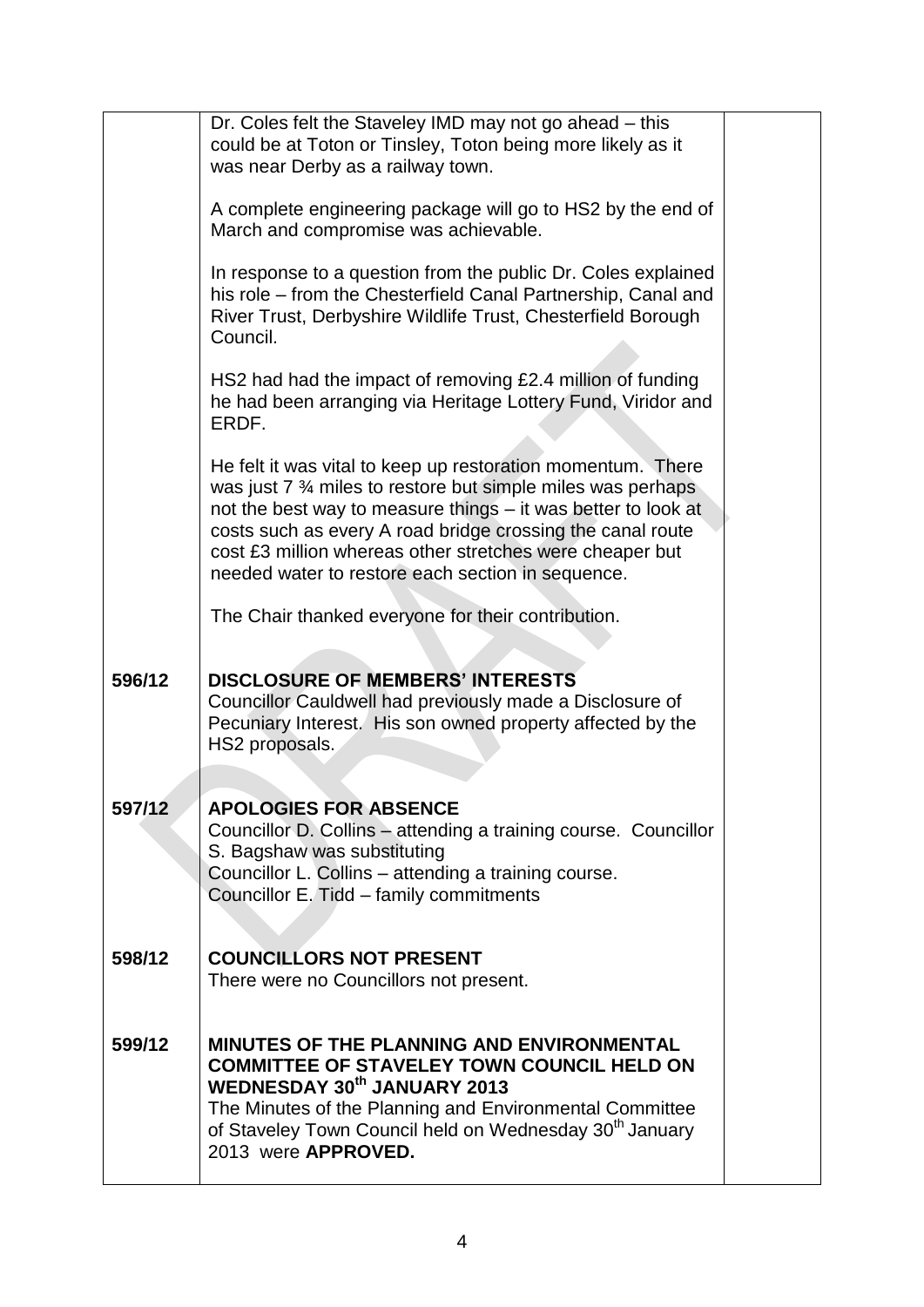| 600/12 | <b>MATTERS ARISING FROM THE MINUTES OF THE</b><br><b>PLANNING AND ENVIRONMENTAL COMMITTEE OF</b><br>STAVELEY TOWN COUNCIL HELD ON WEDNESDAY 30th<br><b>JANUARY 2013</b><br>539/12<br>The Town Clerk reported on the M1 J28-31 Managed<br>Motorways proposals.                                                             |  |
|--------|---------------------------------------------------------------------------------------------------------------------------------------------------------------------------------------------------------------------------------------------------------------------------------------------------------------------------|--|
|        | He had attended the meeting and had circulated handouts<br>on the proposals to Councillors.                                                                                                                                                                                                                               |  |
|        | He outlined the proposal.                                                                                                                                                                                                                                                                                                 |  |
|        | Members expressed great concerns about safety when<br>proposal to use the current hard shoulder as a running lane<br>went ahead.                                                                                                                                                                                          |  |
|        | Widening the M1 to 4 lanes each way was accepted as a<br>solution to congestion rather than this proposal. Councillor<br>Webley reported on his experience on that section of the M1<br>as a Derbyshire County Council Highways employee. It was<br>recognised that J28 onwards was a blackspot in terms of<br>accidents. |  |
|        | The Town Clerk gave his view that whatever the opinion of<br>the public the work would go ahead this summer.                                                                                                                                                                                                              |  |
| 601/12 | DETAILS OF THE PLANNING APPLICATIONS DEALT                                                                                                                                                                                                                                                                                |  |
|        | <b>WITH BY MEMBERS</b><br>Noted.                                                                                                                                                                                                                                                                                          |  |
|        |                                                                                                                                                                                                                                                                                                                           |  |
| 602/12 | A LIST OF PLANNING DECISIONS NOTIFIED BY<br><b>CHESTERFIELD BOROUGH COUNCIL</b>                                                                                                                                                                                                                                           |  |
|        | The list of planning decisions notified by Chesterfield                                                                                                                                                                                                                                                                   |  |
|        | Borough Council were available on the website<br>www.chesterfield.gov.uk/planningapplications.                                                                                                                                                                                                                            |  |
|        |                                                                                                                                                                                                                                                                                                                           |  |
| 603/12 | <b>MASTIN MOOR DEVELOPMENT PROPOSALS</b>                                                                                                                                                                                                                                                                                  |  |
|        | Nothing to report.                                                                                                                                                                                                                                                                                                        |  |
| 604/12 | <b>MARKHAM VALE</b><br>Effect of HS2 had been discussed earlier.                                                                                                                                                                                                                                                          |  |
|        | Councillor Webley reported an expansion of Andrew Page<br>was likely. Councillor Bagshaw understood that IKEA may                                                                                                                                                                                                         |  |

 $\mathbf{r}$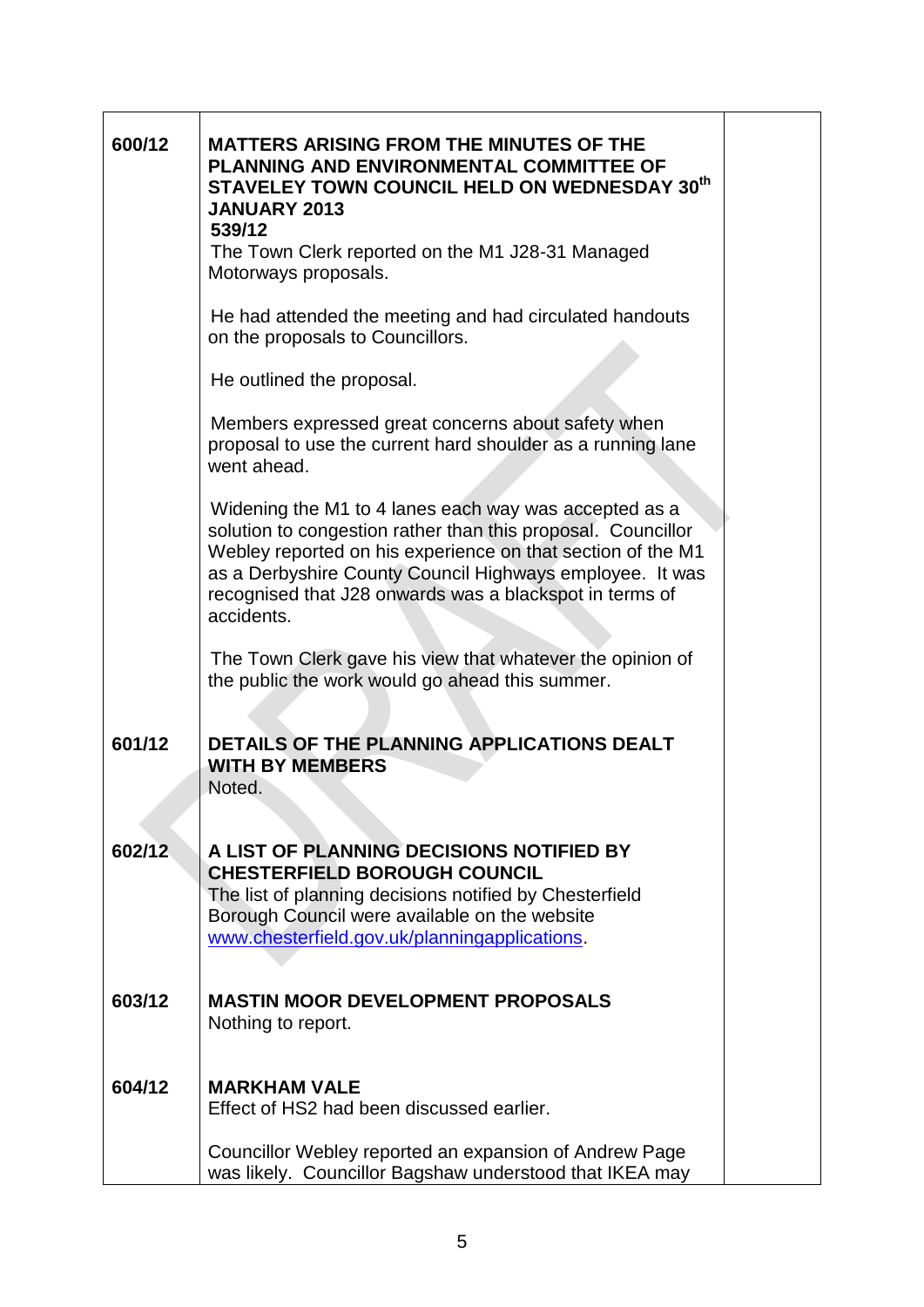| Clerk know.                                                |                                                                                                                                                                                                                                                                                                                                                                                                                                                                                                                                                                                                                                                                                                                                                                                                                                                                                                                                                           |
|------------------------------------------------------------|-----------------------------------------------------------------------------------------------------------------------------------------------------------------------------------------------------------------------------------------------------------------------------------------------------------------------------------------------------------------------------------------------------------------------------------------------------------------------------------------------------------------------------------------------------------------------------------------------------------------------------------------------------------------------------------------------------------------------------------------------------------------------------------------------------------------------------------------------------------------------------------------------------------------------------------------------------------|
|                                                            |                                                                                                                                                                                                                                                                                                                                                                                                                                                                                                                                                                                                                                                                                                                                                                                                                                                                                                                                                           |
| in the views of Staveley Town Councillors in view of their |                                                                                                                                                                                                                                                                                                                                                                                                                                                                                                                                                                                                                                                                                                                                                                                                                                                                                                                                                           |
| local knowledge. This had been apparent at a recent site   |                                                                                                                                                                                                                                                                                                                                                                                                                                                                                                                                                                                                                                                                                                                                                                                                                                                                                                                                                           |
|                                                            |                                                                                                                                                                                                                                                                                                                                                                                                                                                                                                                                                                                                                                                                                                                                                                                                                                                                                                                                                           |
|                                                            |                                                                                                                                                                                                                                                                                                                                                                                                                                                                                                                                                                                                                                                                                                                                                                                                                                                                                                                                                           |
| <b>COMMUNITY INFRASTRUCTURE LEVY</b>                       |                                                                                                                                                                                                                                                                                                                                                                                                                                                                                                                                                                                                                                                                                                                                                                                                                                                                                                                                                           |
|                                                            |                                                                                                                                                                                                                                                                                                                                                                                                                                                                                                                                                                                                                                                                                                                                                                                                                                                                                                                                                           |
|                                                            |                                                                                                                                                                                                                                                                                                                                                                                                                                                                                                                                                                                                                                                                                                                                                                                                                                                                                                                                                           |
| obliged to react to that swiftly.                          |                                                                                                                                                                                                                                                                                                                                                                                                                                                                                                                                                                                                                                                                                                                                                                                                                                                                                                                                                           |
|                                                            |                                                                                                                                                                                                                                                                                                                                                                                                                                                                                                                                                                                                                                                                                                                                                                                                                                                                                                                                                           |
| HS2                                                        |                                                                                                                                                                                                                                                                                                                                                                                                                                                                                                                                                                                                                                                                                                                                                                                                                                                                                                                                                           |
| Covered earlier in the meeting.                            |                                                                                                                                                                                                                                                                                                                                                                                                                                                                                                                                                                                                                                                                                                                                                                                                                                                                                                                                                           |
|                                                            |                                                                                                                                                                                                                                                                                                                                                                                                                                                                                                                                                                                                                                                                                                                                                                                                                                                                                                                                                           |
| <b>ANY OTHER BUSINESS</b>                                  |                                                                                                                                                                                                                                                                                                                                                                                                                                                                                                                                                                                                                                                                                                                                                                                                                                                                                                                                                           |
| John Webley thanked the Clerk personally for the work he   |                                                                                                                                                                                                                                                                                                                                                                                                                                                                                                                                                                                                                                                                                                                                                                                                                                                                                                                                                           |
|                                                            |                                                                                                                                                                                                                                                                                                                                                                                                                                                                                                                                                                                                                                                                                                                                                                                                                                                                                                                                                           |
|                                                            |                                                                                                                                                                                                                                                                                                                                                                                                                                                                                                                                                                                                                                                                                                                                                                                                                                                                                                                                                           |
| The Chair explained the scheme and the many benefits to    |                                                                                                                                                                                                                                                                                                                                                                                                                                                                                                                                                                                                                                                                                                                                                                                                                                                                                                                                                           |
| our communities.                                           |                                                                                                                                                                                                                                                                                                                                                                                                                                                                                                                                                                                                                                                                                                                                                                                                                                                                                                                                                           |
|                                                            | be building.<br><b>STAVELEY TOWN BASIN</b><br>Nothing to report except effect of HS2.<br><b>STAVELEY TOWN CENTRE MASTERPLAN</b><br>Nothing to report.<br><b>STAVELEY WORKS SITE</b><br>Nothing to report – affected by HS2<br>CHESTERFIELD BOROUGH COUNCIL LOCAL PLAN<br>a) Schedule of Main Modifications<br>b) Schedule of Minor Modifications<br>Members had no comments to the changes.<br>The Chair advised if they did have concerns to let the Town<br>The Town Clerk reported the Planners were very interested<br>visit to Poolsbrook arranged by Councillor Parsons.<br>Members welcomed the response from Chesterfield Borough<br>Council. The Town Clerk explained that the Local Plan<br>meeting had been affected by HS2. The planners had been<br>had put in on getting 20 houses to be built in Staveley. It was<br>the Council who he had given him permission to start the<br>scheme but the success was down to the Clerk's hard work. |